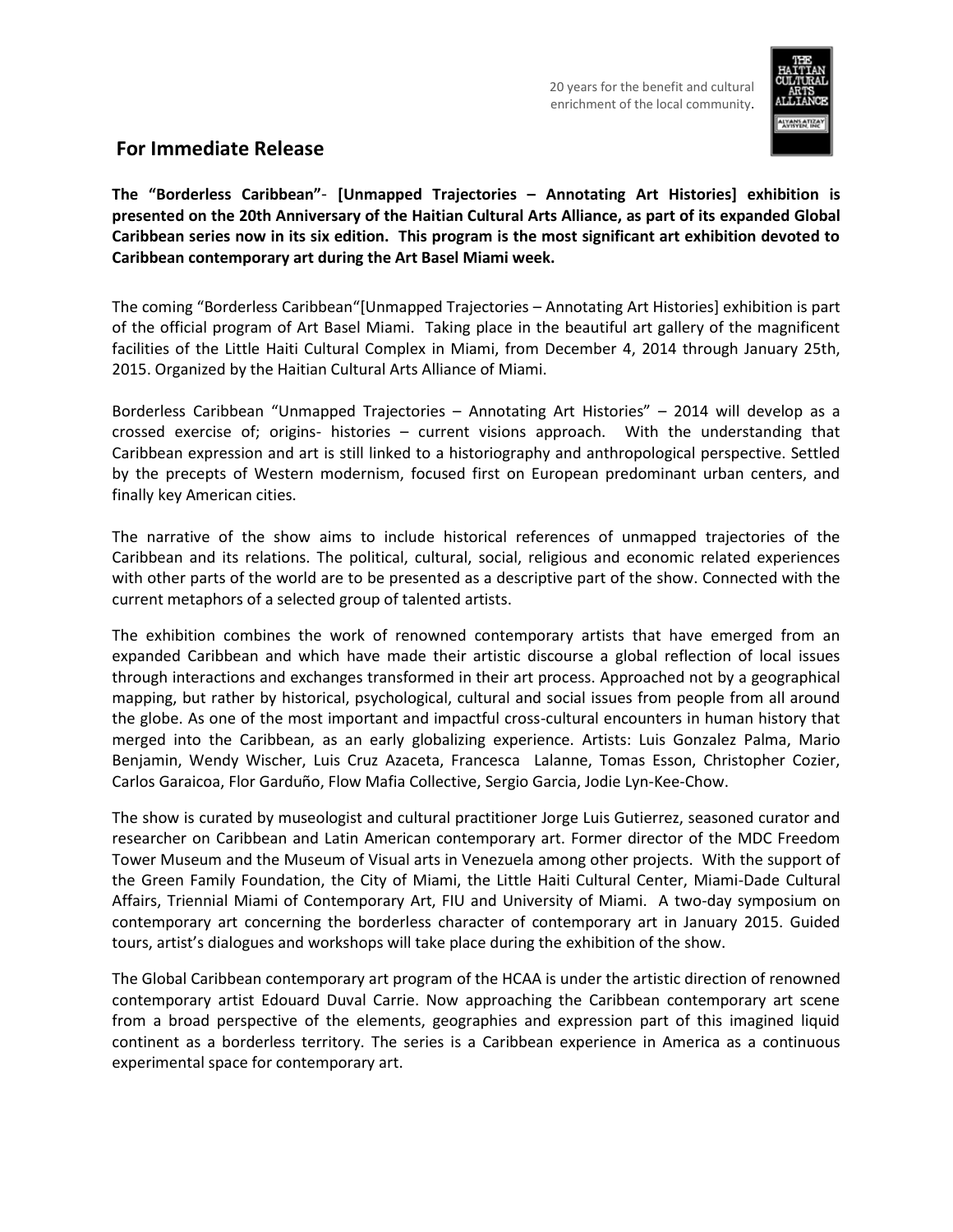Founded in 1994 as a nonprofit organization, the Alliance is dedicated to the preservation and promotion of Afro-Caribbean culture, with a focus on Haiti, for the benefit and enrichment of the local community.

It is HCAA's objective to become a one-stop information, recreation, and research center for Afro-Caribbean history and art enthusiasts. Contributing to developing a strong sense of community awareness, individual pride, self-worth, commitment, and involvement in the Afro-Caribbean community of Miami.

On its 20th anniversary, its Board of Directors invites all to join and support the organization and its programs so that through joint endeavors it can continue to achieve its cultural objectives.

- **What:** "Borderless Caribbean"[Unmapped Trajectories Annotating Art Histories] exhibition By the Haitian Cultural Arts Alliance as part of the official program of Art Basel Miami Beach.
- **When:** December 4, 2014 through January 25, 2015.
- **Where:** Little Haiti Cultural Complex, 212 NE 59th Terrace, Miami, FL 33137 Phone :( 305) 960-2969 / littlehaiticulturalcenter.com /

**Who:** Artists: Luis Gonzalez Palma, Mario Benjamin, Wendy Wischer, Luis Cruz Azaceta, Francesca Lalanne, Tomas Esson, Christopher Cozier, Carlos Garaicoa, Flor Garduño, Flow Mafia Collective, Sergio Garcia, Jodie Lyn-Kee-Chow.

Haitian Cultural Arts Alliance, with the support of the Green Family Foundation, the City of Miami, the Little Haiti Cultural Center, Miami-Dade Cultural Affairs, Triennial Miami of Contemporary Art, FIU and University of Miami.

**Contact information:** Jorge Luis Gutierrez / Haitian Cultural Arts Alliance, Miami, FL T. 786-5414565 - [jgutierrez717@gmail.com](mailto:jgutierrez717@gmail.com) - [gcmiamio9@yahoo.com](mailto:gcmiamio9@yahoo.com)



**Attached three images**